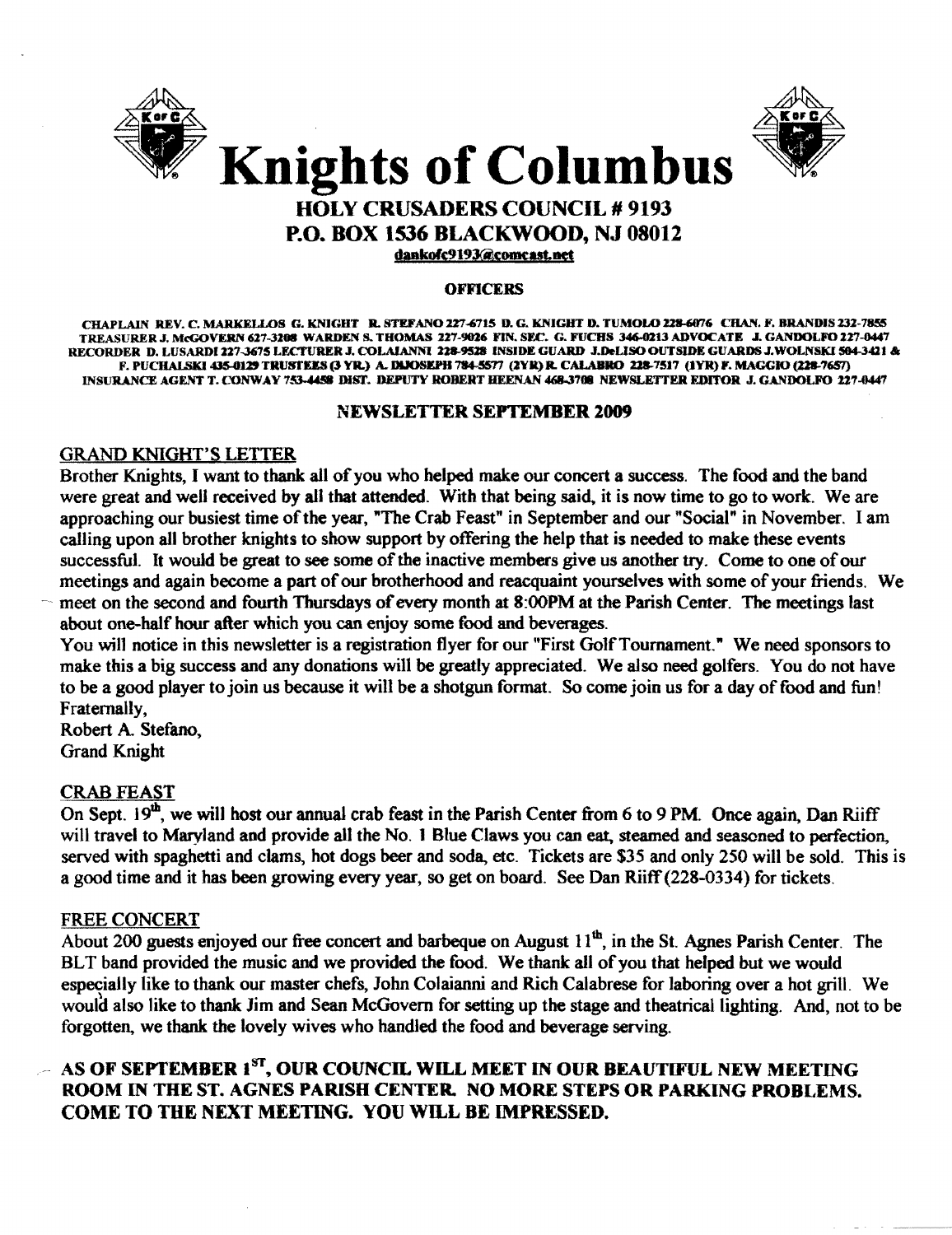#### KNIGHfIFAMILY OF THE MONTH

Our knight of the month for August was Larry Grady. Our family of the month for August was Bob Calabro and family. Congratulations and thank you.

#### MEMBERSHIP DRIVE

During the weekend of Sept. 26-27, we will be holding our first membership drive of the new Columbian Year. We are very pleased that more of you are bringing in new members. These must be Catholic men, over 18 yrs. All of you have relatives, friends or neighbors that meet these requirements. This is the time to bring them in. We all share this responsibility, not just our worthy membership director. We will follow this up with an Open House (7 PM, Oct.  $8<sup>th</sup>$ ) and a First Degree  $(8 \text{ PM}, \text{Oct. } 22^{\text{nd}}),$  both in the Parish Center.

#### HOAGIE SALE

We will be having another hoagie sale on Saturday, Oct. 3<sup>rd</sup>, in the St. Agnes Parish Center. We will need your help to prepare the ingredients on Friday Oct. 2<sup>nd</sup>, starting at 4 PM in the Parish Center. We will start making the hoagies after 6:30 AM on Saturday morning in the same place. After we make the hoagies, we will be selling them at several business locations and at our Churches after Saturday Masses. This is a proven fund raiser, but we will need your help to make and sell our quality product. Our inflation fighting prices are \$3.50 each or 2 for \$6. Gus Urbano (228-2974) is our director so let's get on board and make this another success. Proceeds support our seminarians.

#### 2009 BIG *50150* CHURCH RAFFLE

Our Council will, once again. be sponsoring the S1. Agnes Big *50/50* Raflle. Proceeds will go toward the Church debt reduction program. The mailing was sent during the week of August  $10^{th}$ . The mailing included 5 raffle tickets and a cover letter describing the raffle program. The drawing will take place at a Beef& Beer Social to be held on Saturday, November  $14<sup>th</sup>$  in the Parish Center. Also included was a ticket to the social that is free to

anyone purchasing 5 raffle tickets. Otherwise the admission ticket is \$5.

#### KNIGHTS OF COLUMBUS INSURANCE

For the past several years, the Order has been certified by IMSA - the Insurance Marketplace Standards Association. What does this mean? IMSA promotes high ethical standards in the marketing, sale and service of individually owned life insurance, long term care insurance and annuity products. The IMSA logo, which we use in our advertising and promotional materials, demonstrates our commitment to ethical market conduct. Our IMSA membership is further evidence of our dedication to high marketplace standards. When you choose to do business with the Knights of Columbus, you are selecting a company that holds itself to the highest of standards. Tom Conway, FICF

Field Agent (856) 753-4458

#### FIRST FRIDAY ADORATION

Exposition of the Blessed Sacrament will take place. in the St. Agnes Chapel on First Friday, September 4th, following the 9:00 AM Mass, continue until 7:00 PM and close with Benediction at 7:00 PM. We are committed to "watch" in half-hour shifts throughout the day. Please try to stop in during the day to spend some time with the Lord.

#### ATTENTION ALL SECOND DEGREE KNIGHTS

We will be hosting a Third Degree on Oct.  $9<sup>th</sup>$  in the Parish Center. Registration is necessary. To register contact John Gandolfo (227-0447) or gandy@comcast.net.

#### FOURTH DEGREE NEWS

The Bishop Schad Assembly will not meet on Sept. 19th. However the installation of Officers will be held as planned on Wed., Sept. 26<sup>th</sup> at St. Agnes Church,with a 6PM Mass and Installation Of Officers following. If there are questions, contact Tony Porcellini (784-8226). Third degree Knights interested in taking the  $4<sup>th</sup>$  Degree, on Nov.  $8<sup>th</sup>$ , should contact Navigator, Tony Porcellini.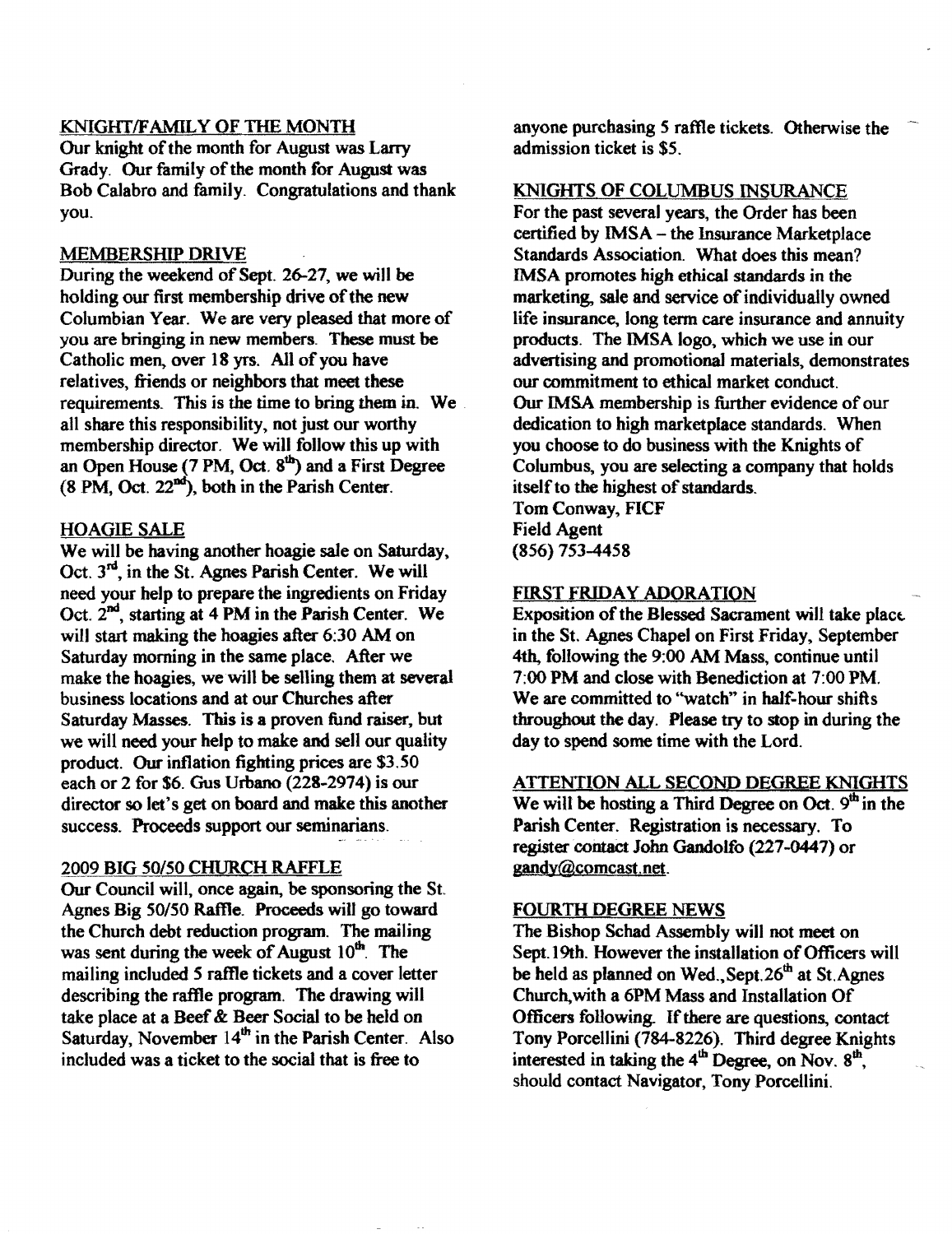#### IMPORTANT DATES

Sept. 3 Officers Meeting (8 PM Parish Center) Oct. 1 Officers Meeting (8 PM Parish Center) Sept. 4 First Friday (St. Agnes Chapel) Oct 2 First Friday (St. Agnes Chapel) Sept. 10 Council Meeting (8 PM Parish Center) Oct. 3 Hoagie Sale (Parish Center)<br>Sept. 19 Crab Feast (Parish Center) Oct. 8 Open House (7 PM Parish C Sept. 24 Council Meeting (8 PM Parish Center)

- 
- 
- 
- Oct. 8 Open House (7 PM Parish Center)<br>Oct. 8 Council Meeting (8 PM Parish Center)
- 
- Sept. 26-27 Church Membership Drive Oct. 9 Third Degree (8:30 PM Parish Center)
	- Oct. 16 Golf Outing (Valleybrook)
	- Oct. 22 First Degree (8 PM Parish Center)

#### SEPTEMBER BIRTHDAYS AND ANNIVERSARIES

The following Council members or members of their families will celebrate their birthdays this month: Tara Aversa, Mrs. Mary Badame, Albert Belmont, John Berstecher, Shawn Carney, Vincent Durso, Mrs. Dolores Gianetti, Al Guarini's son Al, Frederick Hankins, Deacon Mike Harkins, Joseph Infanti, Brian Kehoe, Bob Kline, Charles Layden, Herb Maddren, Bob Merkl, Ed Michalak, Dan Pisko, Bob Richards, Tony Ritz, Peter Scafidi, Michael Spinelli, Mrs. Ann Urbano, Lou Ursino and John Whalin. The following members will celebrate their anniversaries: Mr.&Mrs. Andy Diloseph, Mr.& Mrs. Al Guarini, Mr.& Mrs. Paul Heim, Mr.& Mrs. Bob O'Connor, and Mr.& Mrs. Gus Urbano. CONGRATULATIONS! If we missed someone's birthday or anniversary, please contact John Gandolfo (227-0447).

# ALL YOU CAN EAT KICKOFF CRAB FEAST

### TO LAUNCH ANOTHER SEASON OF FUND RAISING FUN ON SATURDAY, SEPTEMBER 19<sup>TH</sup>, FROM 6:00 TO 9:00 PM, IN THE ST. AGNES PARISH CENTER COME AND ENJOY ALL THE MARYLAND HARDSHELLS YOU CAN EAT ALONG WITH SPAGHETTI AND CLAMS, BOT DOGs, WITH BEER AND SOFT DRINKS



TICKETS ARE 535 PER PERSON (no children please) FOR TICKETS CONTACT DAN RUFF (228-0334)